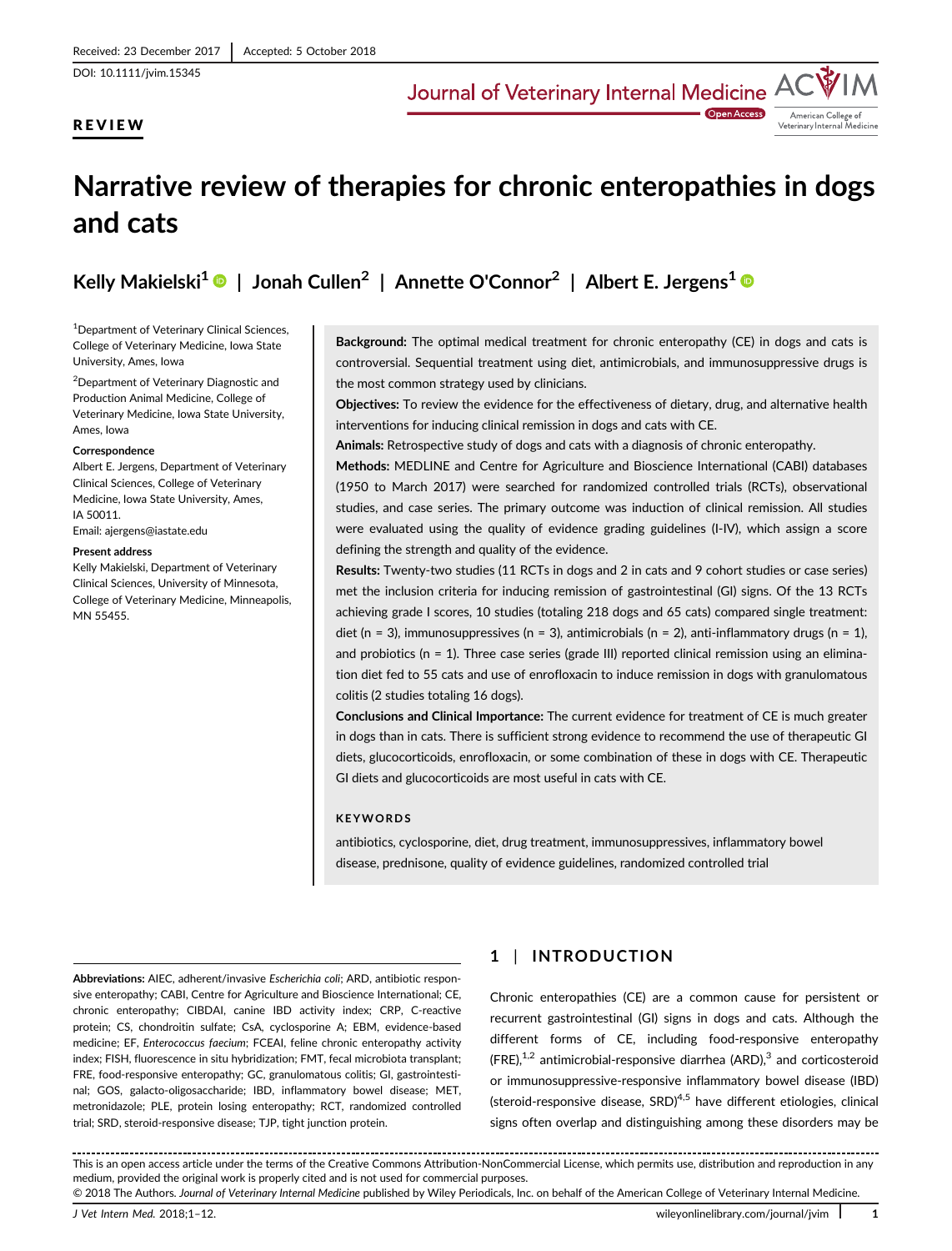

difficult, even with GI endoscopy and histopathologic review of mucosal biopsy specimens. Alternatively, the different phenotypes of CE might reflect a single disease process of increasing severity affecting the intestinal immune system and selectively responsive to different interventions over time. A prevailing hypothesis is that most forms of CE involve a complex interplay among host genetics, the intestinal microenvironment (primarily bacteria and dietary constituents), and the immune system.<sup>6</sup> Accordingly, sequential treatment using specially formulated diets, antimicrobials, and immunosuppressive drugs is the most common strategy used to achieve clinical remission, with a final diagnosis often made in response to treatment, histopathologic evaluation of intestinal biopsy specimens, or both.

Over the past 3 decades, many therapeutic interventions have been developed for CE in dogs and cats, but scientific evidence of efficacy and effectiveness often is lacking or highly variable. Still other published studies are small (and often underpowered), and very few properly designed clinical trials have been performed. Evidence-based medicine (EBM) has emerged in different veterinary disciplines to aid in clinical decision-making regarding patient care. $7-10$  It has been defined as the integration of the best research evidence with clinical expertise and owner and clinician preferences. The basic tenet of EBM is that integration of these elements (ie, relevant clinical research, clinical expertise, patient and owner preferences, and available resources) will result in the formation of diagnostic and therapeutic plans that optimize clinical outcome and quality of life.<sup>11</sup>

The purpose of this narrative review based on an extensive literature search was to examine the evidence regarding clinical efficacy and effectiveness of dietary, drug, and alternative or complementary treatments for inducing remission in dogs and cats with CE. We first performed a structured and reproducible search for RCTs and cohort studies and used expert opinion (Albert E. Jergens and Kelly Makielski as experienced board-certified internists and Annette O'Connor and Jonah Cullen as clinical epidemiologists) to identify relevant case series and then evaluated the quality of the intervention using quality of evidence grading guidelines.<sup>12</sup>

# 2 | MATERIALS AND METHODS

#### 2.1 | Search strategy

The search strategy was developed to identify veterinary studies that assessed dietary, drug, and alternative or complementary health interventions for CE in dogs and cats indexed in the MEDLINE and Centre for Agriculture and Bioscience International (CABI) databases through March 2017. The MEDLINE and CABI databases were accessed via Web of Science through Iowa State University. Identical search terms for each database included the following as text words and medical subject headings: canine, dog, feline, cat, inflammatory bowel disease (IBD), colitis, enterocolitis, and CE. Only publications written in English that included an abstract were considered. In addition, the reference lists of relevant articles were searched for other appropriate articles, and clinician experts in gastroenterology were consulted to identify additional studies.

## 2.2 | Study selection

For the electronic search, studies that used a comparison group were considered relevant (ie, controlled clinical trials reporting the effect of various treatments on clinical remission, cohort studies, and case-control studies). Studies must also have provided a minimum treatment duration of 14 days, must have contained a description of how clinical remission was defined, and must have included histopathologic confirmation of intestinal inflammation if a diagnosis of IBD was made. A single reviewer (Kelly Makielski) assessed the eligibility of these studies, after a training to ensure high agreement with the expert about relevant studies.

In addition to the structured search, a nonstructured search was conducted for non-peer-reviewed articles (eg, scientific proceedings from major veterinary meetings), review papers, and some expert opinion papers. Two reviewers (Kelly Makielski and Jonah Cullen) independently conducted an initial screen of abstracts for eligibility of these sources and evaluated the full-text articles of identified abstracts for final eligibility. The nonstructured search did not limit relevant studies to those with a comparison group (ie, case series were included).

## 2.3 | Data extraction and quality assessment

For all relevant studies identified by the structured and nonstructured search, 2 reviewers (Kelly Makielski and Albert E. Jergens) performed data extraction and assigned an evidence grade based on the study design. Extracted data included study treatment characteristics, participant characteristics, and outcomes. All studies were evaluated using the quality of evidence grading guidelines, which assign a score defining the strength and quality of the evidence.<sup>12</sup> This tool previously has been applied to establish EBM recommendations regarding veterinary nutrition and nephrology. $8,11,12$  These guidelines categorize the quality of evidence into grades I-IV, based on the applicability to clinical case management (Table 1). Grades I and II are evidence of the highest quality, whereas grade IV evidence is of the lowest quality. The quality and strength of the evidence then can be used to make a recommendation about the use of a specific treatment intervention.

## 2.4 | Summation of evidence

The corresponding author (Albert E. Jergens) compiled the data and summarized the findings by treatment options and evidence grade of the relevant studies. For each treatment, a summary of the findings was provided for the available relevant study by evidence grade. The recommendations were developed based on the opinion of the 2 clinical authors after reviewing the literature (Albert E. Jergens and Kelly Makielski).

# 3 | RESULTS

## 3.1 | Eligible studies

The combined (structured and nonstructured) search strategy identified 1112 canine and 486 feline citations. The original search was conducted in 2015, and then a second search was performed from November-December 2016 through March 2017. Figures 1 and 2 show the flowcharts of the selection of retrieved studies from both searches. Thirteen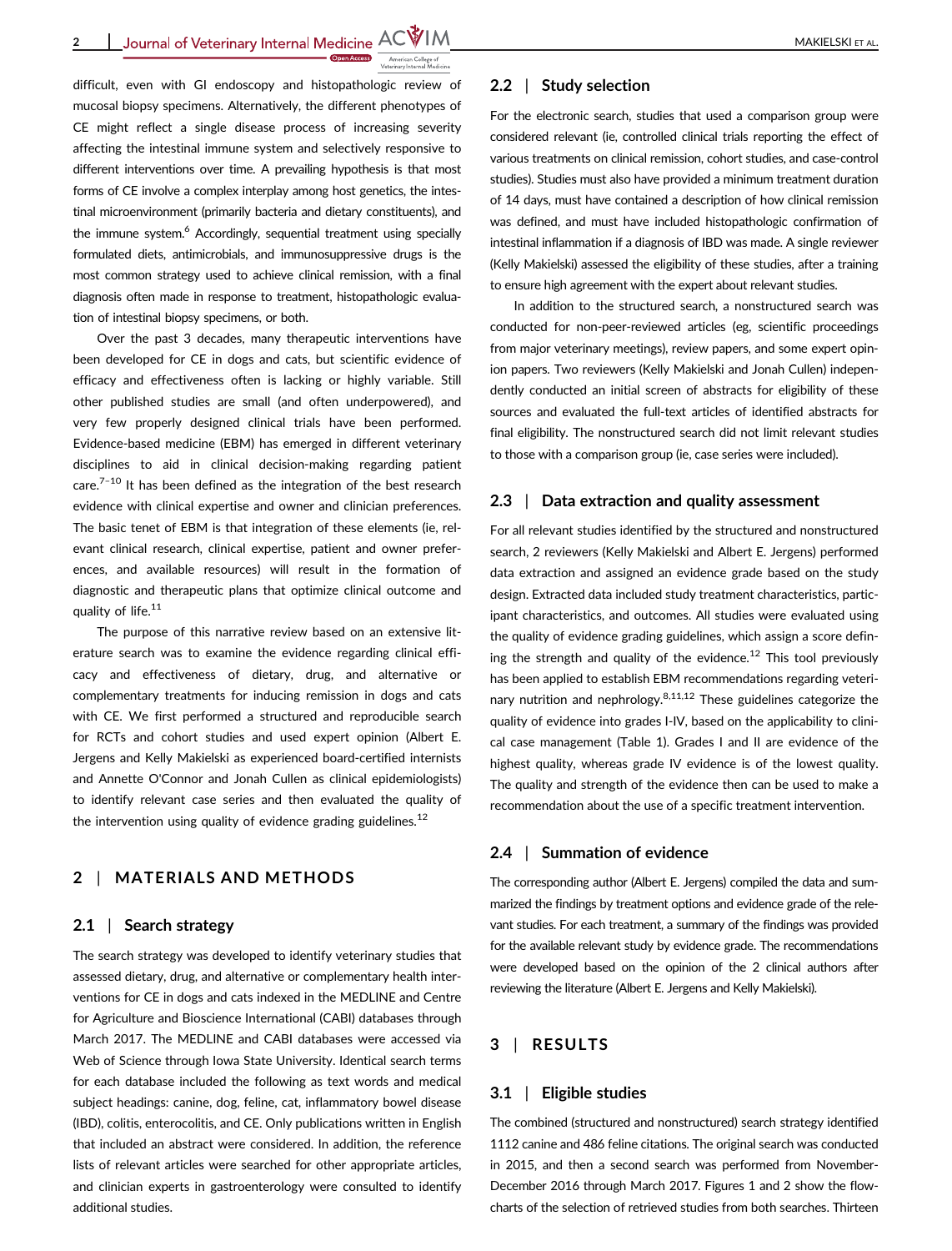#### TABLE 1 Quality of evidence grading guidelines

| Score     | Descriptor                                                                                                                                                                         |        |
|-----------|------------------------------------------------------------------------------------------------------------------------------------------------------------------------------------|--------|
|           |                                                                                                                                                                                    | Strong |
| Grade I   | Evidence obtained from 1 or more properly designed RCT<br>in clinical patients of the target species                                                                               |        |
| Grade II  | Evidence obtained from a properly designed RCT using the<br>target species with spontaneous disease in a research or<br>laboratory setting                                         |        |
| Grade III | Evidence obtained from controlled studies, without<br>randomization, such as cohort studies, case control trials,<br>or prospective case series having significant clinical impact |        |
| Grade IV  | Evidence obtained from reports of expert committees<br>descriptive studies, key case reports, and opinions from<br>recognized experts based on their clinical experience           | Weak   |

Abbreviation: RCT, randomized controlled trial. Adapted from Roudebush et al, 2004.

RCTs (11 in dogs, 2 in cats) were considered relevant. For the specific treatments in which few or no RCTs were available, the best available evidence was described, resulting in the description of an additional 9 cohort studies and case series. The quality of these selected studies was moderate (grade III), and clinical outcome was considered impactful because they demonstrated innovative treatment strategies that promoted positive patient outcome.

## 3.2 | Diet as primary and adjuvant treatment for CE

Adverse reactions to food are a common cause for GI signs through immunologic (ie, dietary sensitivity triggered by aberrant immune responses) and nonimmunologic (including food intolerance and dietary

indiscretion) mechanisms. $13$  Clinical studies attest to the central role that diet plays in management of dogs and cats with CE (Table 2).

# 3.2.1 | Grade I evidence studies

In 1 RCT, 26 dogs with small intestinal diarrhea randomized in a 2 : 1 ratio to be fed either a diet containing hydrolyzed soy protein (test diet) or an intestinal diet containing proteins from a variety of sources.14 Outcome measures included subjective response to treatment, change in body weight, and disease activity using the canine IBD activity index (CIBDAI) score. The short-term (3 months) response was 88% in both groups, however, only 1 in 6 dogs fed the intestinal diet versus 13 of 14 dogs fed the hydrolysate diet maintained clinical remission over a 3-year period. For the final examination (median treatment

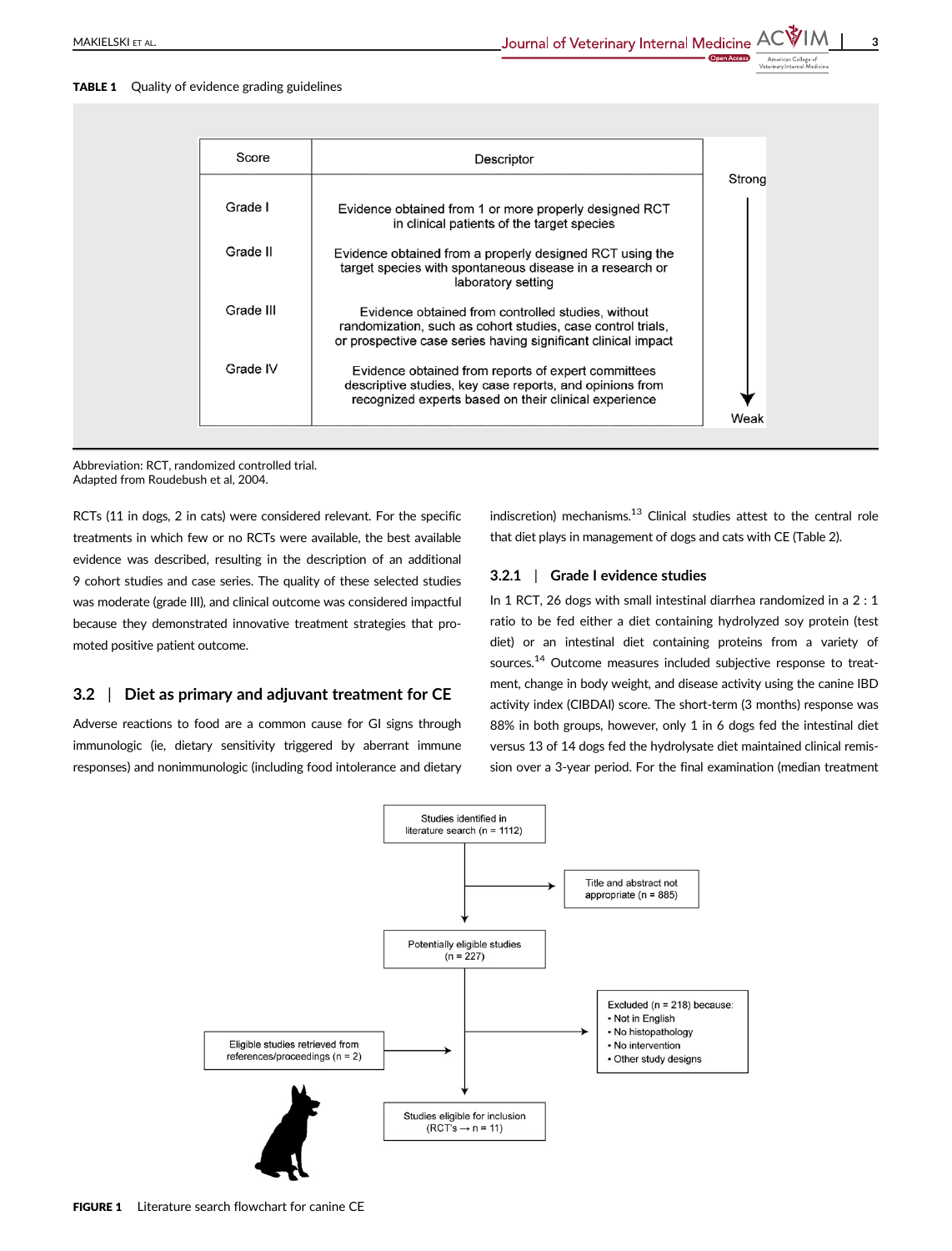



duration of 1284 days), body weight and CIBDAI scores were unavailable for comparison among cohorts of dogs.

Results of 2 RCT evaluating the effect of diet in cats with CE have been reported. In 1 randomized, double-blinded clinical trial, 55 pet cats with chronic diarrhea were randomized to receive either a lowfat (10%) or high-fat (23%) diet fed exclusively for 6 weeks as a primary intervention.<sup>15</sup> Clients were instructed to record fecal scores and the occurrence of vomiting episodes weekly, with the results analyzed between groups at 0, 1, 3, and 6 weeks. Results indicated that there was no difference in clinical responses between test diets, with fecal scores improving as early as 1 week and with maximal improvement at 3 weeks. In the 2nd RCT, the efficacy of a hydrolyzed soya diet was assessed in 10 cats with CE.<sup>16</sup> Cats were randomized on entry to be fed either a hydrolyzed soya protein diet or a commercial prescription intestinal diet. A positive clinical response was defined as cessation of GI signs. The use of the hydrolyzed soy-based diet

TABLE 2 Characteristics of included studies—dietary interventions

resolved GI signs in 7 of 10 cats versus 3 of 10 cats who fed the prescription diet over a 4-week trial period. Although different clinical responses to dietary intervention were observed, the effect of the hydrolyzed soy diet as compared to the prescription diet was not statistically different. Importantly, this observation may have been influenced by the number of cats enrolled in the trial, which was too small to detect a difference.

## 3.2.2 | Grade III evidence studies

In 1 cohort study, 39 of 65 (60%) dogs with FRE or IBD responded when fed an antigen-restricted diet of salmon and rice for at least 10 days.<sup>1</sup> The severity of clinical signs was scored by means of CIB-DAI.<sup>5</sup> The CIBDAI score decreased significantly after treatment in both groups (in dogs with FRE, 74% moderate to severe before versus 8% after treatment; in dogs with IBD, 85% moderate to severe before versus 32% after treatment).

| <b>Study</b>                          | <b>Species</b> | <b>Inclusion</b><br>diagnosis | No. of<br>patients | <b>Study</b><br>quality | <b>Intervention</b>                       | <b>Treatment</b><br>duration | Outcome                                                                      |
|---------------------------------------|----------------|-------------------------------|--------------------|-------------------------|-------------------------------------------|------------------------------|------------------------------------------------------------------------------|
| Guilford et al. 2001 <sup>2</sup>     | Feline         | <b>CE</b>                     | 55                 | Grade III               | Elimination diet                          | 3 <sub>y</sub>               | Elimination diet resolved GI signs in<br>27 of 55 (49%) cats                 |
| Luckschander et al, 2006 <sup>1</sup> | Canine         | <b>FRE</b>                    | 39                 | Grade III               | Salmon + rice diet                        | 10d                          | All dogs showed decreased<br>CIBDA post-treatment                            |
| Allenspach et al, 2007 <sup>34</sup>  | Canine         | <b>FRE</b>                    | 39/70              | Grade III               | Elimination diet                          | 3 <sub>y</sub>               | Elimination diet induced long-term<br>remission in dogs with FRE             |
| Mandigers et al, 2010 <sup>14</sup>   | Canine         | <b>CE</b>                     | 18                 | Grade I                 | Hydrolyzed protein<br>versus control diet | 3y                           | Hydrolyzed diet superior to control<br>diet for long-term clinical remission |
| Jergens et al, 2010 <sup>18</sup>     | Feline         | <b>FRE</b>                    | 6                  | Grade III               | Elimination diet                          | 3 wk                         | All cats showed decreased FCEAI<br>scores post-treatment                     |
| Walv et al. $2010^{16}$               | Feline         | <b>CE</b>                     | 10                 | Grade I                 | Hydrolyzed soya diet                      | 4 wk                         | Hydrolyzed diet superior to control<br>diet for clinical remission           |
| Laflamme et al, $2011^{15}$           | Feline         | CE                            | 55                 | Grade I                 | High-fat versus low-fat diet              | 6 wk                         | No difference in treatment response                                          |
| Allenspach, et al, 2016 <sup>17</sup> | Canine         | <b>FRE</b>                    | 131/203            | Grade III               | Elimination or<br>hydrolyzed diet         | $12 \text{ wk}$              | Outcome at 1 y best for dogs with<br>FRE versus dogs with ARD and SRD        |

Abbreviations: ARD, antimicrobial-responsive diarrhea; CE, chronic enteropathy; CIBDAI, canine IBD activity index; FCEAI, feline chronic enteropathy activity index; FRE, food-responsive enteropathy; SRD, steroid/immunosuppressive-responsive disease.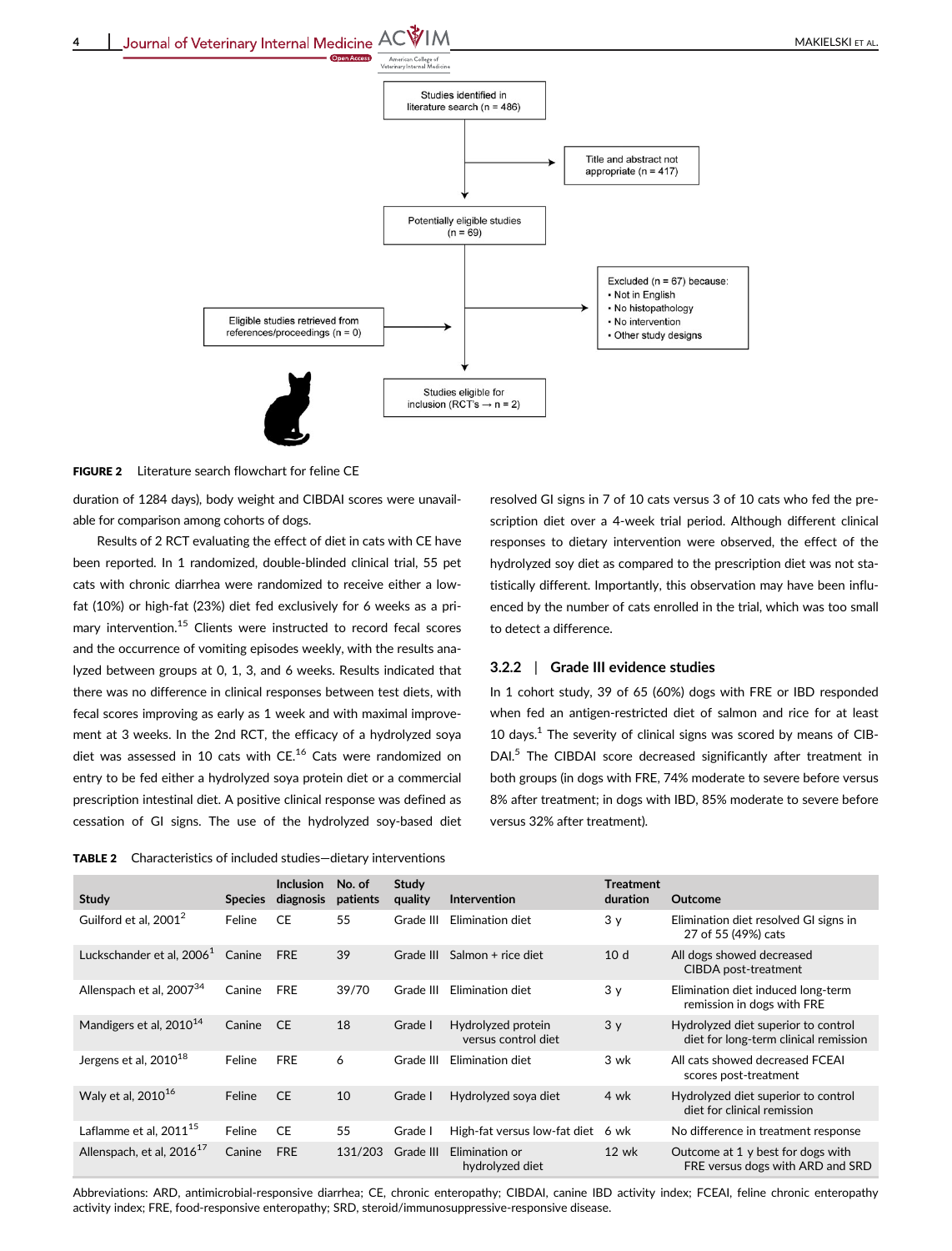In a retrospective cohort study of short-term and long-term outcome in 203 dogs with CE, outcomes of 131 dogs (64%) with FRE were compared to 33 dogs (16%) treated with antimicrobials (ie, ARD) and 39 dogs (19%) treated with immunosuppressive drugs (ie, SRD). $^{17}$ Diets prescribed to dogs with FRE included an elimination diet (55%), a hydrolyzed diet (44%), and a homemade diet. Dogs with FRE showed significantly better outcome (decreased clinical activity score) at 4-8 weeks after discharge than those with ARD, and at 6 months to 1 year after discharge as compared to both ARD and SRD groups. There was no difference in outcome in dogs with FRE who fed an elimination diet or a hydrolyzed diet.

Another study<sup>2</sup> reported the clinical response of 55 cats with clinical signs of CE challenged with dietary elimination trials. In this descriptive single-group cohort study, 49% of the enrolled cats having chronic GI signs responded to dietary modification as the primary treatment intervention. When fed 1 of 2 commercial selected diets, 16 (29%) of the 55 cats with CE were diagnosed as food-sensitive. The GI signs of another 11 cats (20%) resolved on the elimination diet but did not recur after challenge with their original food. Clinical signs in the most foodsensitive cats resolved quickly within 3-5 days on the elimination diet. Food-sensitive cats most commonly showed adverse reactions to beef and cereal grains, including wheat, corn, and barley.

In a separate prospective nonrandomized cohort study, 23 cats with IBD (74%) or FRE (26%) responded completely to an elimination dietary trial alone (FRE) or in combination with PO-administered prednisolone (IBD).<sup>18</sup> Clinical response in affected cats was assessed using a combination of GI signs and laboratory markers (eg, feline CE activity index) to define remission.

#### 3.2.3 | Summary

There is strong evidence from RCTs to support a recommendation to feed elimination diets to dogs and cats with CE (grade I evidence). Moreover, several other descriptive cohort studies and nonrandomized trials (grade III evidence) support a recommendation for dietary trials in the short-term and long-term maintenance of clinical remission. Evidence supporting a recommendation for further limiting some dietary ingredients (eg, selected proteins, cereal grains) in the management of CE in cats is based on dietary elimination trials and controlled clinical reports (grade III evidence). It is not possible to ascertain which

form of diet (eg, novel intact protein or hydrolysate) is most effective in modulating GI signs in dogs and cats.

# 3.3 | Antimicrobials as primary and adjuvant treatment for CE

Antimicrobials are often advocated as a principal component of sequential treatment (eg, diet, antimicrobials, corticosteroids, and then other immunosuppressive drugs) for dogs and cats with CE. Antimicrobials presumably are used to counter the effects of microbial dysbiosis which may initiate and drive host inflammatory responses.<sup>19,20</sup> Antimicrobial trials using metronidazole or tylosin have shown efficacy in a subset of animals diagnosed with CE (Table 3).<sup>21,22</sup> Although numerous trials report remission with the use of metronidazole in dogs and cats, the antimicrobial often was combined with diet and other drugs (eg, glucocorticoids) confounding interpretation as to what portion of the clinical response was attributable to the antimicrobial alone.

#### 3.3.1 | Grade I evidence studies

Tylosin-responsive diarrhea (TRD) is described in dogs as a form of ARD, which typically affects middle-aged, large-breed dogs causing chronic or intermittent small or large intestinal diarrhea. $3,22$  In 1 RCT, the effect of tylosin was investigated in 71 dogs with histories of intermittent diarrhea previously responsive to tylosin administration.<sup>23</sup> Using a placebo-controlled, randomized, double-blinded study design, dogs were assigned in a 2 : 1 ratio to receive tylosin versus placebo and followed over 2 months. Treatment outcome was evaluated as the mean of fecal consistency scores assigned during the last 3 days of the treatment period. Results indicate that 27 of 61 enrolled dogs developed diarrhea during the study period with a greater percentage  $(P < .05)$  of dogs that received tylosin (17/20, 85%) versus placebo (2/7, 29%) having normal fecal consistency at study completion.

Another RCT compared the clinical efficacy of rifaximin (RIF) to metronidazole (MET) for treatment of dogs with  $CE.^{24}$  All dogs enrolled in the study had chronic GI signs and histopathologic lesions of lymphocytic-plasmacytic intestinal inflammation suggestive of idiopathic IBD. Twenty-four dogs were randomized to receive either RIF  $(n = 14$  dogs) or MET  $(n = 10$  dogs) for 21 days, with changes in disease activity (CIBDAI) and serum C-reactive protein (CRP) concentrations measured at the end of the study period. Remission was

TABLE 3 Characteristics of included studies—antimicrobial interventions

| Study                                | <b>Species</b> | <b>Inclusion</b><br>diagnosis | No. of<br>patients | Study<br>quality | Intervention                        | <b>Treatment</b><br>duration | Outcome                                                           |
|--------------------------------------|----------------|-------------------------------|--------------------|------------------|-------------------------------------|------------------------------|-------------------------------------------------------------------|
| Hostutler et al, 2004 <sup>26</sup>  | Canine         | GC                            | 9                  | Grade III        | Enrofloxacin                        | $1 \text{ mo}$               | Enrofloxacin effective for remission                              |
| Mansfield et al, 2009 <sup>27</sup>  | Canine         | GC                            | 7                  | Grade III        | Enrofloxacin                        | 2 wk                         | Enrofloxacin effective for remission                              |
| Jergens et al, 2010 <sup>29</sup>    | Canine         | <b>IBD</b>                    | 54                 | Grade I          | $MTZ + prednisone vs$<br>prednisone | 3 wk                         | No difference in treatment response                               |
| Kilpinen et al, 2011 <sup>23</sup>   | Canine         | <b>CE</b>                     | 20                 | Grade I          | Tylosin                             | $2 \text{ mo}$               | Tylosin superior to placebo for remission                         |
| Rossi et al, 2014 <sup>25</sup>      | Canine         | <b>IBD</b>                    | 20                 | Grade I          | $MTZ + prednisone$<br>vs probiotic  | $2 \text{ mo}$               | No difference in treatment response                               |
| Menozzi et al, $2016^{24}$           | Canine         | <b>IBD</b>                    | 24                 | Grade I          | MTZ vs rifaximin                    | 3 wk                         | No difference in treatment response                               |
| Allenspach et al, 2016 <sup>17</sup> | Canine         | <b>ARD</b>                    | 33/203             | Grade III        | MTZ or tylosin                      | 2 wk                         | Outcome at 1 y best for dogs with<br>FRE vs dogs with ARD and SRD |

Abbreviations: ARD, antimicrobial-responsive diarrhea; CE, chronic enteropathy; FRE, food-responsive enteropathy; GC, granulomatous colitis; IBD, inflammatory bowel disease; MTZ, metronidazole; SRD, steroid/immunosuppressive-responsive disease.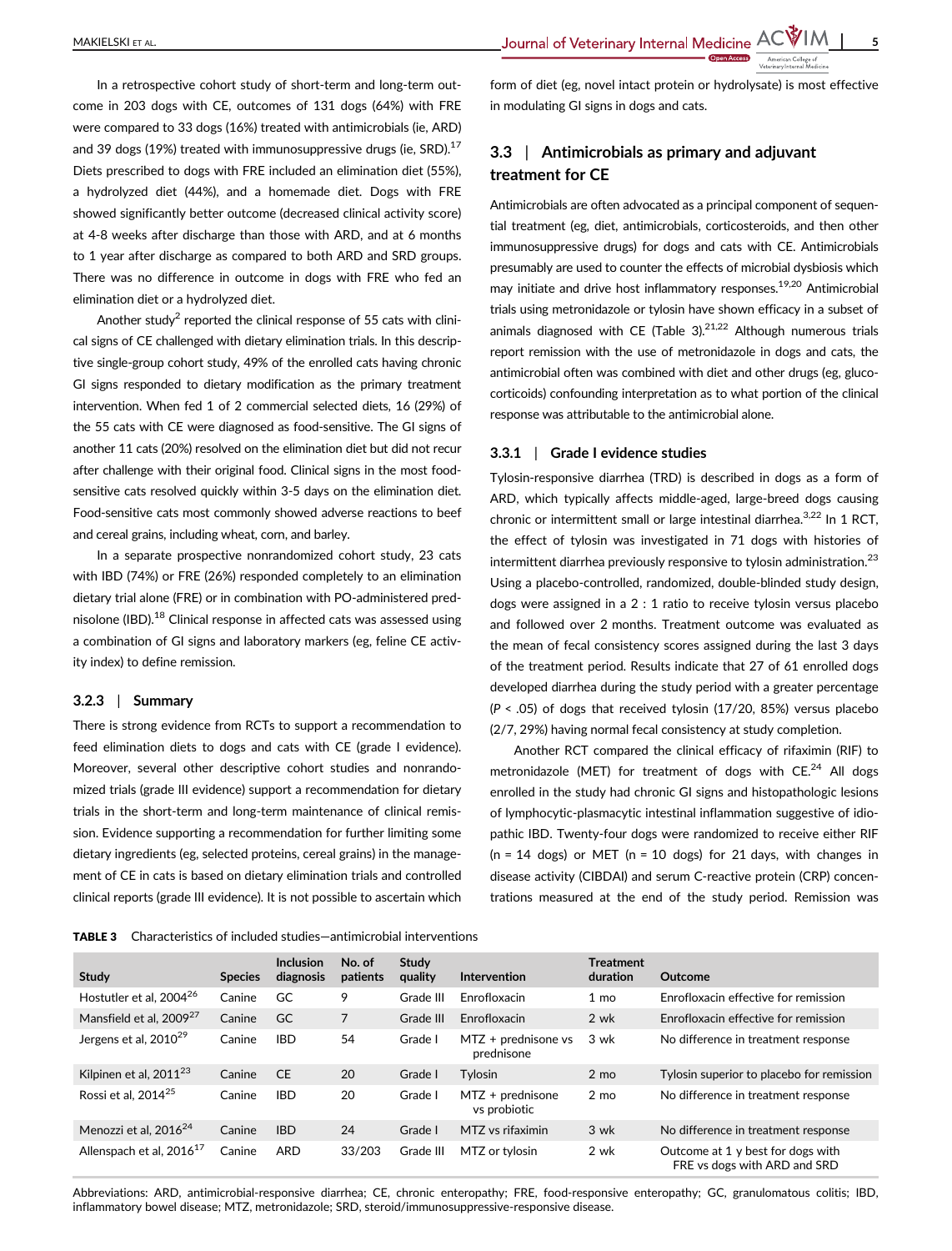defined as a ≥75% decrease in the baseline CIBDAI score. Results showed that treatment with RIF or MET decreased clinical disease severity and serum CRP concentrations in both groups similarly. No adverse effects were noted. Potential study limitations included the small number of dogs evaluated and the possible contribution of antiemetic drugs to improve CIBDAI scores.

Two other RCTs investigated the efficacy of MET in treating dogs with IBD. In separate studies, the combination of MET and prednisone was compared to either prednisone alone or a multi-strain probiotic.<sup>25</sup> In both trials, differences between treatments in the rate of clinical remission (CIBDAI) were not observed. Additional details of these separate trials are included below.

#### 3.3.2 | Grade III evidence studies

In an early descriptive single-group cohort study, the responsiveness of histopathologic GC in 9 dogs (8 Boxer dogs and 1 English Bulldog) treated with enrofloxacin alone or in combination with MET and amoxicillin was evaluated.<sup>26</sup> Clinical signs, including diarrhea, resolved in all 9 dogs within 12 days after beginning enrofloxacin alone or in combination with either MET or amoxicillin and MET. Five dogs that underwent repeat colonic biopsy showed marked histopathologic improvement characterized by a decrease in the numbers of PAS-positive macrophages in biopsy specimens. All 9 dogs were free of clinical signs up to 21 months after treatment, and medications were discontinued in 3 dogs with resolution of clinical signs for up to 14 months.

A 2nd descriptive single-group cohort on GC in dogs investigated the association between eradication of mucosal adherent/invasive Escherichia coli (AIEC) and clinical remission with antimicrobial treatment.<sup>27</sup> Colonic biopsy specimens obtained in 7 Boxer dogs with GC were evaluated for their content of AIEC before and after treatment with enrofloxacin. Clinical response was observed in all 7 dogs within 2 weeks of antimicrobial treatment. Furthermore, fluorescence in situ hybridization (FISH) was negative for AIEC in 4 of 5 dogs after enrofloxacin treatment. Escherichia coli resistance to enrofloxacin was present in the FISH-positive dog that relapsed.

A single study describing long-term outcome of dogs with CE reports successful use of tylosin or MET to treat ARD.<sup>17</sup>

#### 3.3.3 | Summary

There is evidence from a single RCT (grade I evidence) to support a weak recommendation to use tylosin in treatment of ARD in dogs. The recommendation is weak because not all dogs developed diarrhea during the treatment period, decreasing the anticipated distribution of dogs in both treatment groups. There is no strong evidence to support the use of MET as a component of combination treatment for treatment of dogs with IBD. The clinical response of Boxer dogs with GC to antimicrobial regimens containing enrofloxacin suggests an infectious cause (eg, AIEC) for the inflammatory process (grade III evidence).

# 3.4 | Immunosuppressive drugs as primary and adjuvant treatment for CE

Chronic enteropathy nonresponsive to diet and antimicrobial interventions often are designated as idiopathic IBD, which is confirmed by intestinal biopsy results showing mucosal inflammation. In these instances, treatment typically requires immunosuppressive drugs, with glucocorticoids being a mainstay of most treatment regimens (Table 4).19 Immunosuppressive drug treatment also may include administration of other drugs, especially when adverse effects of corticosteroids are present or when animals fail to respond adequately to systemic corticosteroids.<sup>28</sup>

#### 3.4.1 | Grade I evidence studies

One RCT compared the efficacy of prednisone versus prednisone and MET in induction therapy for dogs with IBD.<sup>29</sup> Fifty-four dogs with

TABLE 4 Characteristics of included studies—steroid/immunosuppressive drug interventions

| Study                                       | <b>Species</b> | <b>Inclusion</b><br>diagnosis | No. of<br>patients | <b>Study</b><br>quality | Intervention                                                              | <b>Treatment</b><br>duration                | Outcome                                                                                                                   |
|---------------------------------------------|----------------|-------------------------------|--------------------|-------------------------|---------------------------------------------------------------------------|---------------------------------------------|---------------------------------------------------------------------------------------------------------------------------|
| Allenspach et al, 2006 <sup>33</sup>        | Canine         | <b>IBD</b>                    | 14                 | Grade III               | Cyclosporine for steroid<br>refractory disease                            | 10 wk                                       | 12 of 14 dogs show clinical remission                                                                                     |
| Allenspach et al, 2007 <sup>34</sup>        | Canine         | <b>IBD/PLE</b>                | 18/70              | Grade III               | Prednisolone first then<br>cyclosporine for steroid<br>refractory disease | 10 wk for<br>prednisolone;<br>10 wk for CsA | 10 of 21 dogs with IBD respond<br>to prednisolone; 2 of 8 dogs<br>respond to CsA; 7 of 10 dogs<br>with PLE respond to CsA |
| Jergens et al, 2010 <sup>29</sup>           | Canine         | <b>IBD</b>                    | 54                 | Grade I                 | $MTZ + prednisone vs$<br>prednisone                                       | 3 wk                                        | No difference in treatment response                                                                                       |
| Jergens et al, 2010 <sup>18</sup>           | Feline         | <b>IBD</b>                    | 17                 |                         | Grade III Prednisolone                                                    | $3$ wk                                      | All cats showed decreased FCFAI<br>scores post-treatment                                                                  |
| Heilmann et al, 2012 <sup>30</sup>          | Canine         | <b>IBD</b>                    | 34                 | Grade I                 | MTZ + prednisone vs<br>prednisone                                         | 3 wk                                        | Prednisone ↑ serum cCP                                                                                                    |
| Dye et al, 2013 <sup>31</sup>               | Canine         | <b>IBD</b>                    | 34                 | Grade I                 | Prednisone vs budesonide                                                  | 6 wk                                        | Prednisone is as effective<br>as budesonide for remission                                                                 |
| Allenspach et al, 2016 <sup>17</sup> Canine |                | <b>SRD</b>                    | 39/203             | Grade III               | Combination of<br>prednisolone, CsA,<br>and/or azathioprine               | Not stated                                  | Outcome at 1 y best for dogs<br>with FRE versus dogs<br>with ARD and SRD                                                  |
| White et al, $2017^{39}$                    | Canine         | <b>IBD</b>                    | 26                 | Grade I                 | Prednisone + diet (ST)<br>versus $ST +$ probiotic                         | 8 wk                                        | No difference in treatment response                                                                                       |

Abbreviations: ARD, antimicrobial-responsive diarrhea; cCP, canine calprotectin; CsA, cyclosporine A; FCEAI, feline chronic enteropathy activity index; FRE, food-responsive enteropathy; IBD, inflammatory bowel disease; MTZ, metronidazole; SRD, steroid/immunosuppressive-responsive disease; ST, standard IBD treatment (diet + prednisone).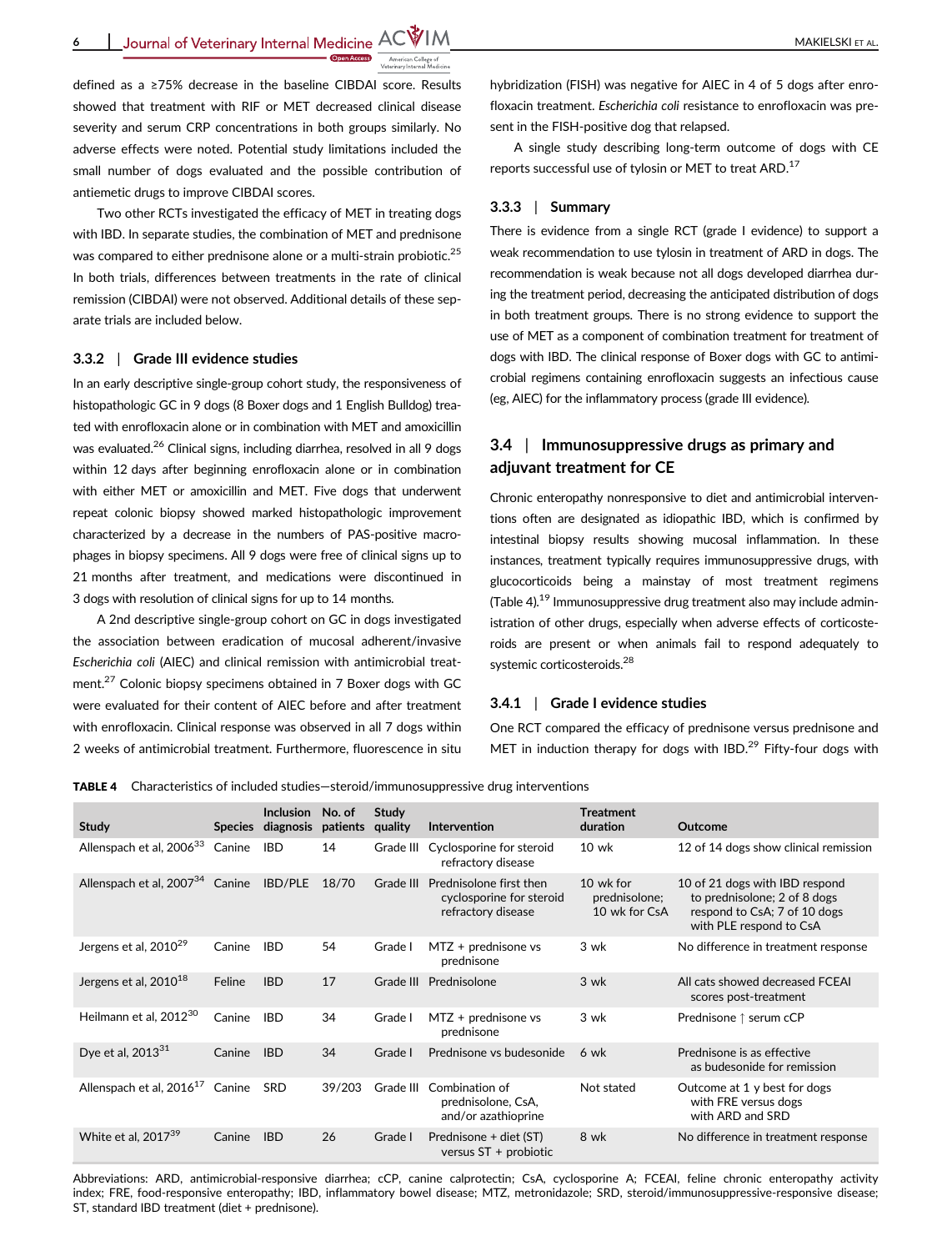IBD were randomized to receive single or combination drug treatment (CT) with clinical (CIBDAI) scores, and serum CRP concentrations determined at diagnosis and after 21 days of drug treatment. Results indicated that the rates of remission (>80%) were similar in both treatment groups. Both treatments decreased CRP in comparison with pretreatment concentrations. In a related study, dogs from this earlier RCT were shown to have increased serum calprotectin concentrations compared with those of control dogs.<sup>30</sup> Although results indicated that measurement of serum calprotectin concentration was useful for the detection of baseline inflammation, treatment with glucocorticoids resulted in increased serum calprotectin concentrations despite clinical remission.

A separate double-blinded RCT compared budesonide and prednisone for induction therapy of IBD in dogs. $31$  Forty dogs with IBD were randomized to receive budesonide or prednisone administered daily for 6 weeks with remission rates (>75% reduction in baseline CIBDAI after treatment) and adverse effects serving as outcome measures. Differences in remission rates were not observed between the treatment groups. The frequency and severity of adverse effects reported by pet owners were similar for the 2 treatment groups.

#### 3.4.2 | Grade III evidence studies

Although most dogs with IBD respond to immunosuppressive doses of corticosteroids, a subset of animals will not respond initially to induction or will relapse after months of treatment.<sup>17,32</sup> Separate studies have investigated the efficacy of cyclosporine A (CsA) as a single-agent treatment for steroid-refractory IBD in dogs. In a singlegroup descriptive cohort, 14 dogs with IBD treated previously with prednisolone for up to 2 years with minimal clinical response were treated with CsA once daily for  $10$  weeks.<sup>33</sup> Outcome measures included clinical disease activity (CIBDAI score) and histopathology score. Results indicated significant clinical improvement in 12 of 14 dogs with IBD and decreased numbers of intestinal mucosal cellular infiltrates (eg, CD3+ T cells) after CsA treatment. Another descriptive cohort study investigated CsA as treatment in 8 dogs with IBD that failed to respond to glucocorticoid treatment.<sup>34</sup> These dogs

underwent the same treatment protocol as described above and were evaluated using similar clinical and histopathologic indices of inflammation. Long-term follow-up showed that 2 of 8 dogs with IBD and 7 of 10 dogs with PLE responded favorably to CsA treatment and were rescued from euthanasia.

## 3.4.3 | Summary

Several RCTs provide high-quality evidence to support a recommendation to administer glucocorticoids as induction treatment to dogs with idiopathic IBD. Separate trials show that single-drug treatment with prednisone is as efficacious as treatment with budesonide alone or prednisone combined with MET. A single prospective cohort study indicates that prednisolone treatment is effective in cats with IBD (grade III evidence).<sup>18</sup> Evidence supporting a recommendation for use of CsA in dogs with steroid-refractory IBD is based on several, small descriptive cohort studies (grade III evidence).

# 3.5 | Alternative/complementary therapies as primary and adjuvant treatment for CE

The most commonly prescribed treatments for dogs and cats with CE are directed toward suppressing the overactive immune responses causing chronic GI signs. However, there is an important role for nonimmunosuppressive therapies that may decrease mucosal inflammation, counter microbial dysbiosis, and promote a more favorable risk-benefit profile in patients. $35$  This need has prompted clinical evaluation of several alternative/complementary treatments including probiotics, prebiotics, and synbiotics for treatment of CE (Table 5).

#### 3.5.1 | Grade I evidence studies

Probiotics, defined as bacteria with beneficial effects on the host, have broad appeal to clinicians and clients wishing to use "natural" therapeutic approaches. In an open-label trial, $25$  the efficacy of a multi-strain probiotic (VSL#3) was investigated for treatment of IBD in dogs. After IBD diagnosis, 20 dogs were randomized to receive treatment with a multi-strain probiotic ( $n = 10$ ) or combination drug

TABLE 5 Characteristics of included studies—Complementary/alternative treatment interventions

| <b>Study</b>                      | <b>Species</b> | <b>Inclusion</b><br>diagnosis | No. of<br>patients | Study<br>quality | <b>Intervention</b>                                                    | <b>Treatment</b><br>duration | <b>Outcome</b>                                                           |
|-----------------------------------|----------------|-------------------------------|--------------------|------------------|------------------------------------------------------------------------|------------------------------|--------------------------------------------------------------------------|
| Rossi et al, 2014 <sup>25</sup>   | Canine         | <b>IBD</b>                    | 20                 | Grade I          | $MTZ + prednisone vs$<br>probiotic                                     | $2 \text{ mo}$               | No difference in treatment<br>response                                   |
| Schmitz et al, 2015 <sup>43</sup> | Canine         | <b>CE</b>                     | 12                 | Grade I          | Hydrolyzed diet + synbiotic<br>(EF + FOS) or placebo                   | 6 wk                         | No difference in treatment<br>for inflammasome gene<br>expression        |
| Schmitz et al, $2015^{42}$        | Canine         | <b>FRE</b>                    | 12                 | Grade I          | Hydrolyzed diet + synbiotic<br>(EF + FOS) or placebo                   | 6 wk                         | No difference in treatment<br>for intestinal cytokine<br>gene expression |
| Segarra et al, 2016 <sup>41</sup> | Canine         | <b>IBD</b>                    | 19                 | Grade I          | Hydrolyzed diet +<br>chondroitin sulfate with<br>prebiotics or placebo | $6 \text{ mo}$               | No difference in treatment<br>response                                   |
| White et al. $2017^{39}$          | Canine         | <b>IBD</b>                    | 26                 | Grade I          | Prednisone + diet (ST) vs<br>$ST +$ probiotic                          | 8 wk                         | No difference in treatment<br>response                                   |
| Webb et al. $2015^{44}$           | Feline         | CE but no histology           | 14                 | Grade IV         | Mesenchymal stem cells<br>(MSCs) or placebo IV                         | 2 wk                         | 5 of 7 MSC-treated cats<br>showed clinical<br>improvement                |

Abbreviations: CE, chronic enteropathy; EF, Enterococcus faecium; FOS, fructo-oligosaccharides; FRE, food-responsive enteropathy; IBD, inflammatory bowel disease; MSC, mesenchymal stem cell; ST = standard IBD treatment (diet + prednisone).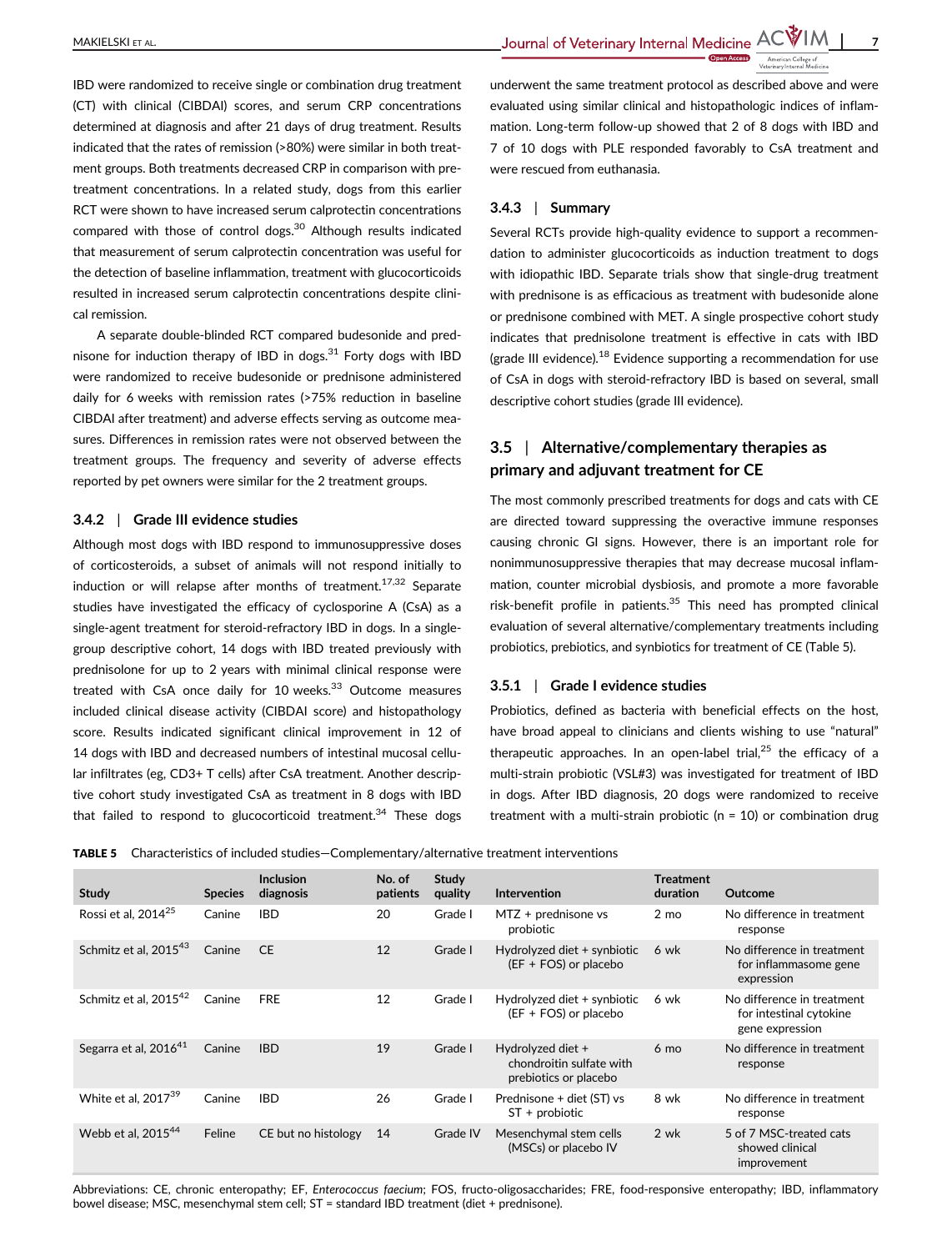(prednisone + MET) treatment (n = 10) given daily for 8 weeks. Outcomes included disease activity (CIBDAI score), histologic indices, epithelial tight junction protein (TJP) expression, and fecal microbiota composition. During the short course (8 weeks) of the study, clinical signs of GI disease resolved in dogs of both treatment groups. Although treatment with either probiotic or drugs was associated with clinical and histopathologic improvement, only the probiotic was shown to upregulate the expression of TJP in the intestines of dogs with IBD. The increased expression of TJPs in these dogs might suggest enhanced epithelial barrier integrity associated with probiotic treatment.36–<sup>38</sup>

A separate RCT investigated the effects of a multi-strain probiotic on the mucosal microbiota in dogs with IBD.<sup>39</sup> Thirty-four dogs with IBD were randomized to receive standard treatment (ie, elimination diet + prednisone) with or without probiotic. Tissue sections from endoscopic biopsy specimens were evaluated for mucosal bacteria using FISH on a quantifiable basis. Disease activity (CIBDAI scores) and changes in mucosal microbiota and TJP expression were assessed before and after 8 weeks of IBD treatment. Both treatments increased the numbers of total bacteria and individual species residing within adherent mucus in a similar fashion. Although both treatments were associated with rapid and progressive clinical remission, significant improvement in histopathologic inflammation was not observed in either group. Similar to the earlier clinical trial, epithelial TJP expression was increased in probiotic-treated dogs.

The effect of galacto-oligosaccharides (GOS) on the fecal microbiota of healthy cats and cats with IBD recently has been evaluated during a randomized, double-blind, crossover feeding study.<sup>40</sup> A GOSsupplemented diet was fed to control cats and cats with IBD for a period of 3 weeks with fecal microbiota evaluated using an 8-probe FISH array. Overall, inter-animal variation of microbial composition was high. Although a trend for increased Bifidobacterium spp. was seen with GOS supplementation, it was not statistically significant in either the healthy cats or cats with IBD. The low number of animals enrolled coupled with extensive inter-animal variation in microbiota limited the statistical power of our study.

Another RCT investigated the long-term management (180 days) of dogs with IBD using a supplement containing chondroitin sulfate and prebiotics (ie, resistant starch, β-glucans, and manno-oligosaccharides) combined with a hydrolyzed diet. $41$  End points included clinical signs, intestinal histopathology, fecal microbiota, and serum biomarkers of inflammation and oxidative stress. Final data analysis (supplement:  $n = 9$  dogs; placebo:  $n = 10$  dogs) indicated no differences between groups at any time point for CIBDAI score, histopathologic lesions, and fecal microbiota. Although results suggested favorable alterations in selected serum biomarkers in response to supplement administration, the sample size was small and the study was likely underpowered.

One RCT has investigated the clinical efficacy of PO prebiotics in combination with probiotics (synbiotic) in dogs with  $CE^{42}$  Dogs diagnosed with CE were prospectively recruited to receive a hydrolyzed elimination diet plus either a synbiotic product containing Enterococcus faecium (EF) or placebo for 6 weeks. Of the 45 dogs recruited, 12 finished the clinical trial with 7 dogs treated with synbiotic and 5 dogs treated with placebo. There was no difference between groups or

treatments regarding clinical efficacy, histology, or expression of any inflammatory genes. Because the study was underpowered, it was not possible to determine whether EF had a beneficial effect within the time of 6 weeks. A 2nd RCT, using the same synbiotic and a hydrolyzed antigen diet, showed no difference in inflammasome-related gene expression in 12 dogs undergoing treatment for chronic FRE.<sup>43</sup>

#### 3.5.2 | Grade IV evidence studies

Stem cell therapy in cats with CE recently has been reported in a small proof-of-concept study.<sup>44</sup> Mesenchymal stem cells (MSCs) have been shown to alter host responses and decrease inflammation in humans by changes in cytokine secretion; direct interactions with T cells, natural killer cells, neutrophils, and dendritic cells; and, by increasing numbers of regulatory T cells.<sup>45-48</sup> In this single report, allogenic adipose-derived feline MSCs (fMSCs) were used to treat 7 cats with chronic diarrhea (>6 months duration), whereas 4 cats with similar GI signs received placebo in a blinded fashion. Study objectives included determination of the safety and efficacy of stem cell therapy using a client questionnaire. Owner responses were tabulated before and 2 weeks after the second of 2 fMSC or placebo treatments. No adverse effects were observed in the fMSC-treated cats. Owners of 5 of 7 fMSC-treated cats reported substantial improvement in or resolution of GI signs. Owners of placebo-treated cats reported no change or worsening of clinical signs. During the study, no change in diet, supplements, or prescribed medications was performed or no histopathologic diagnosis was required for study entry.

#### 3.5.3 | Summary

There is grade I evidence from different RCTs that multi-strain probiotics modulate the expression of TJPs, which may positively affect intestinal barrier function to decrease intestinal inflammation. However, dogs in both trials<sup>25,39</sup> also were fed an elimination diet, and it remains possible that the beneficial clinical response was at least partially attributable to the dietary intervention. These different studies show variable effects of probiotic treatment on mucosal histopathology before versus after treatment when evaluated after 2 months of continuous treatment. The efficacy and effectiveness of probiotics for maintenance of long-term clinical remission of CE have not been reported. Separate studies evaluating the treatment effects of either prebiotics or synbiotics for dogs and cats with CE are underpowered and therefore provide no clinically relevant data to evaluate. A single report exists for use of MSCs in cats with poorly defined CE (grade IV evidence).

# 4 | DISCUSSION

Our narrative review based on an extensive literature search comprehensively summarizes the available evidence regarding treatment of CE in dogs and cats. A challenge in critical review of therapies for CE in dogs is the overlapping features of the 3 major types (FRE, ARD, and SRD), which makes it difficult to distinguish the different forms of the disease except by response to treatment. Importantly, therapeutic approaches are influenced by suspicion of a breed-related problem, age of the patient, severity of GI signs, serum albumin and cobalamin concentrations, endoscopic mucosal appearances, and the presence of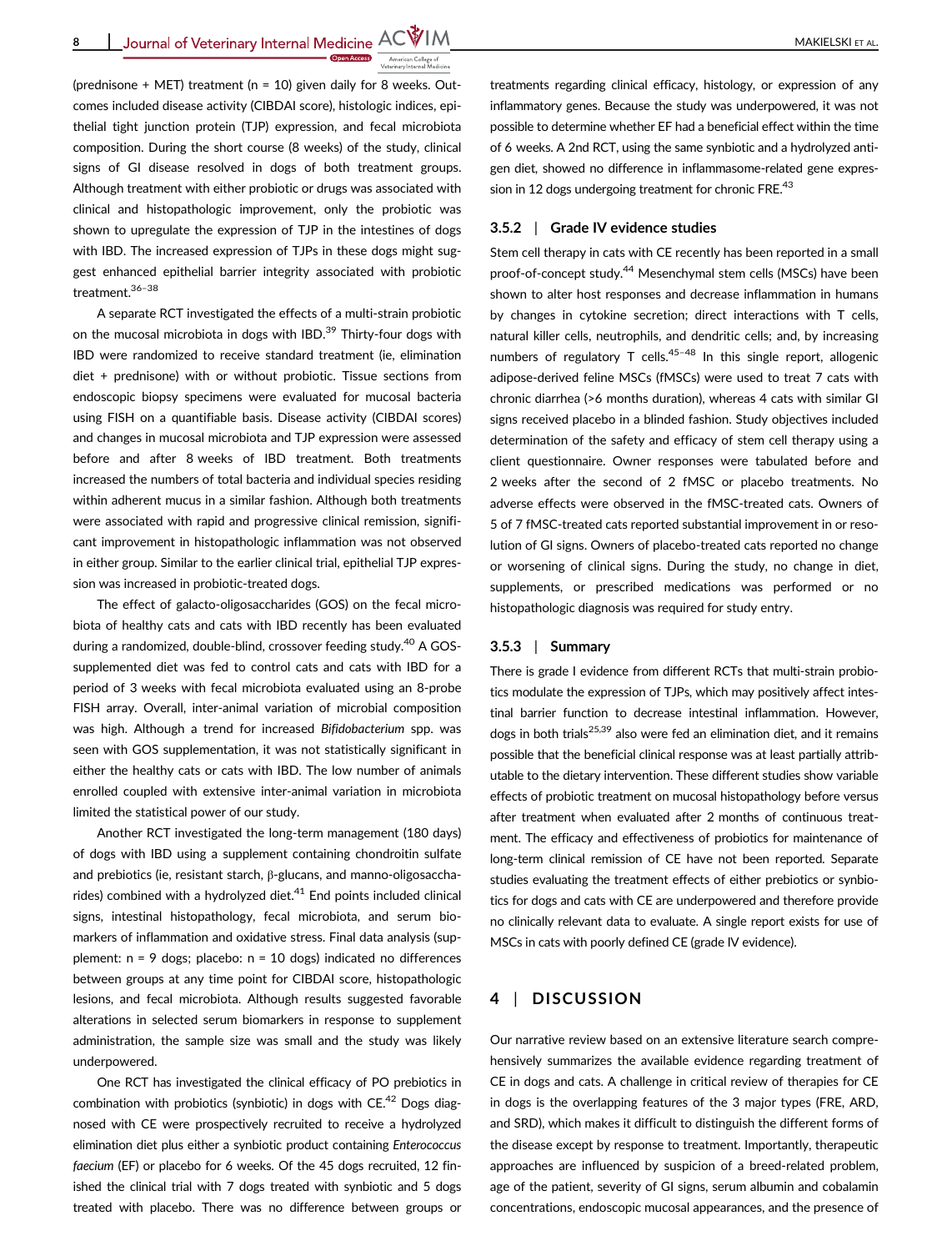histopathologic changes, such as the type and magnitude of cellular infiltrate, the presence of mucosal bacteria, and architectural alterations of villus atrophy, ulceration or erosions, lymphangiectasia, or crypt abscesses, or some combination of these.<sup>49,50</sup>

Most clinicians favor treatment trials first, reserving endoscopy or surgery to obtain intestinal biopsy specimens in poor-responder or nonresponder patients and to confirm the presence and severity of intestinal inflammation while eliminating other intestinal disorders such as GI histoplasmosis and lymphoma. $51$  In several reports, dogs with FRE were younger than dogs with SRD and most often presented with signs of large bowel disease.<sup>17,34</sup> They also usually showed low clinical disease activity and normal serum albumin concentrations as compared with dogs with ARD and SRD. Clinical response to dietary change typically is rapid within 1-2 weeks of changing the diet. If dietary trials with 2 different diets are unsuccessful, then adjunct treatments along with diet should be attempted. Dogs responding to antimicrobials usually are younger predominantly large-breed dogs (German Shepherd dogs, Rough Collies, and Golden Retrievers). Although short-term response to both MET and tylosin have been observed in dogs with ARD, studies describing long-term control of GI signs are few. $17,23$  The use of FISH to identify mucosalassociated bacteria, such as AIEC found in Boxers and French Bulldogs with GC, may confirm the presence of an infectious agent and the need for an antimicrobial trial. Generally speaking, dogs with SRD are middle-aged or older and have a more severe clinical disease phenotype, abnormal serum albumin and cobalamin concentrations, endoscopic mucosal abnormalities, and variable degrees of histopathologic (predominantly lymphocytic-plasmacytic cellular infiltrates) inflammation within intestinal biopsy specimens. Dogs having mild-tomoderate disease often are treated using a step-up approach (ie, first dietary trial, followed by antimicrobial trial, and then use of immunosuppressive drugs such as prednisone or prednisolone if inadequate or failed prior responses are observed).<sup>51</sup> For other dogs having moderate-to-severe clinical disease, a step-down approach is used, with concurrent treatment of diet, antimicrobials, and corticosteroids or other immunosuppressive drugs given from the outset and then withdrawing immunosuppressive drugs and antimicrobials in patients with a favorable response.<sup>28</sup>

The retrieved literature yielded a few well-designed RCTs (dogs: n = 11; cats: n = 2) involving dietary, antimicrobial, immunomodulatory, or alternative or complementary treatments, with most interventions targeting IBD. Of concern is the fact that several of the clinical studies were small, underpowered investigations that yielded data of no or limited statistical significance. $24,40-43$  Therefore, we supplemented these RCT data with cohort studies (ie, studies that follow dogs or cats over an extended period of time to look for the development of the outcome) to provide additional evidence-based appraisal of non-RCT treatments.

There is strong evidence from RCTs to support a recommendation to feed elimination diets to dogs and cats with CE (grade I evidence). Beyond the aforementioned RCTs, other EBM data in dogs and cats utilizing a spectrum of controlled,<sup>52–55</sup> elimination,<sup>1,2,4,18</sup> and hydrolyzed<sup>16,56</sup> diets suggest that nutritional treatment for CE is overwhelmingly beneficial. Moreover, 2 studies provide convincing evidence of long-term (up to 3 years after intervention) clinical remission

in dogs with CE when fed antigen-restricted diets. $14,17$  Although the overall response rate for dogs generally exceeds 50%, it is even greater for cats regardless of whether the diet is used as a primary<sup>2,16,18</sup> or adjunct<sup>4,18,53-55</sup> intervention. The reason why some patients do not relapse on rechallenge (if performed) with their original diet is not fully known, and this strategy remains a trial-and-error approach used by individual clinicians.

Considerations for drug selection with CE include drug class (glucocorticoids, antibiotics, immunosuppressives), disease phenotype (ARD, IBD, protein-losing enteropathy [PLE], steroid-refractory disease), treatment stage (induction therapy, maintenance therapy, flare, refractory disease), and histopathologic lesions (lymphocyticplasmacytic enterocolitis, granulomatous colitis, intestinal lymphangiectasia). There is grade I evidence that most dogs with IBD respond to single drug glucocorticoid for induction therapy of clinical disease.31 Studies evaluating long-term (over a 3-year period) control using immunosuppressive drug protocols provide less convincing evidence of remission success.<sup>17,32</sup> Only sparse evidence (grade III evidence) in few animals ( $n = 22$ ) is available regarding the use of CsA for treatment of steroid-refractory CE in dogs. $33$  Anecdotally, other drugs including azathioprine, chlorambucil, leflunomide, and mycophenolate have been used for treatment of CE in dogs and cats, but welldesigned studies have not been reported.

Protein losing enteropathy in dogs was not a specific form of CE included in our review based on selection of our search terms. Rather, we chose not to include studies with a diagnosis of primary intestinal lymphangiectasia because treatment recommendations for this distinct form of PLE seem less arbitrary and primarily based on dietary intervention with low-fat diets.<sup>57,58</sup> However, several other studies describe dogs with CE with PLE that have histopathologic lesions of villus lacteal changes accompanied by lamina propria cellular inflammation.34,48,49 In 1 descriptive cohort study, combination treatment with chlorambucil + prednisolone versus azathioprine + prednisolone was associated with better 6-month survival in dogs with CE complicated by PLE.<sup>59</sup>

Antimicrobials have a legacy of use as empirical treatment in dogs and cats with CE. Unfortunately, this historic use of antimicrobials has relatively weak support by large, randomized, placebo-controlled trials.23 Several small case series uphold a role (grade III evidence) for enrofloxacin in treating GC in dogs.  $26,27$  Studies providing support (grade III evidence) for use of MET in cats with IBD are largely based on results derived from 4 retrospective case series.<sup>4,53-55</sup> Moreover, complications from acute and chronic administration of antimicrobials remain a clinical concern. For example, broad-spectrum antimicrobials can cause GI signs including diarrhea, $3$  the emergence of enrofloxacinresistant AIEC is seen in some dogs with  $GC<sub>1</sub><sup>27</sup>$  and both MET<sup>60</sup> and tylosin $61$  have been associated with disturbances in the microbiome of healthy dogs after antimicrobial administration. In addition, recent epidemiological data in humans<sup>62</sup> and dogs with infectious enteritis<sup>63</sup> implicate exposure to antimicrobials as a risk factor for developing IBD later in life for a subset of patients.

Complementary and alternative medicine is used increasingly by humans with digestive disorders, including IBD and irritable bowel syndrome.<sup>64</sup> Some commonly used treatments include probiotics, prebiotics, fish oil, aloe vera, and turmeric [\(http://www.mayoclinic.org/](http://www.mayoclinic.org/diseases-conditions/inflammatory-bowel-disease/basics/alternative-medicine/con-20034908)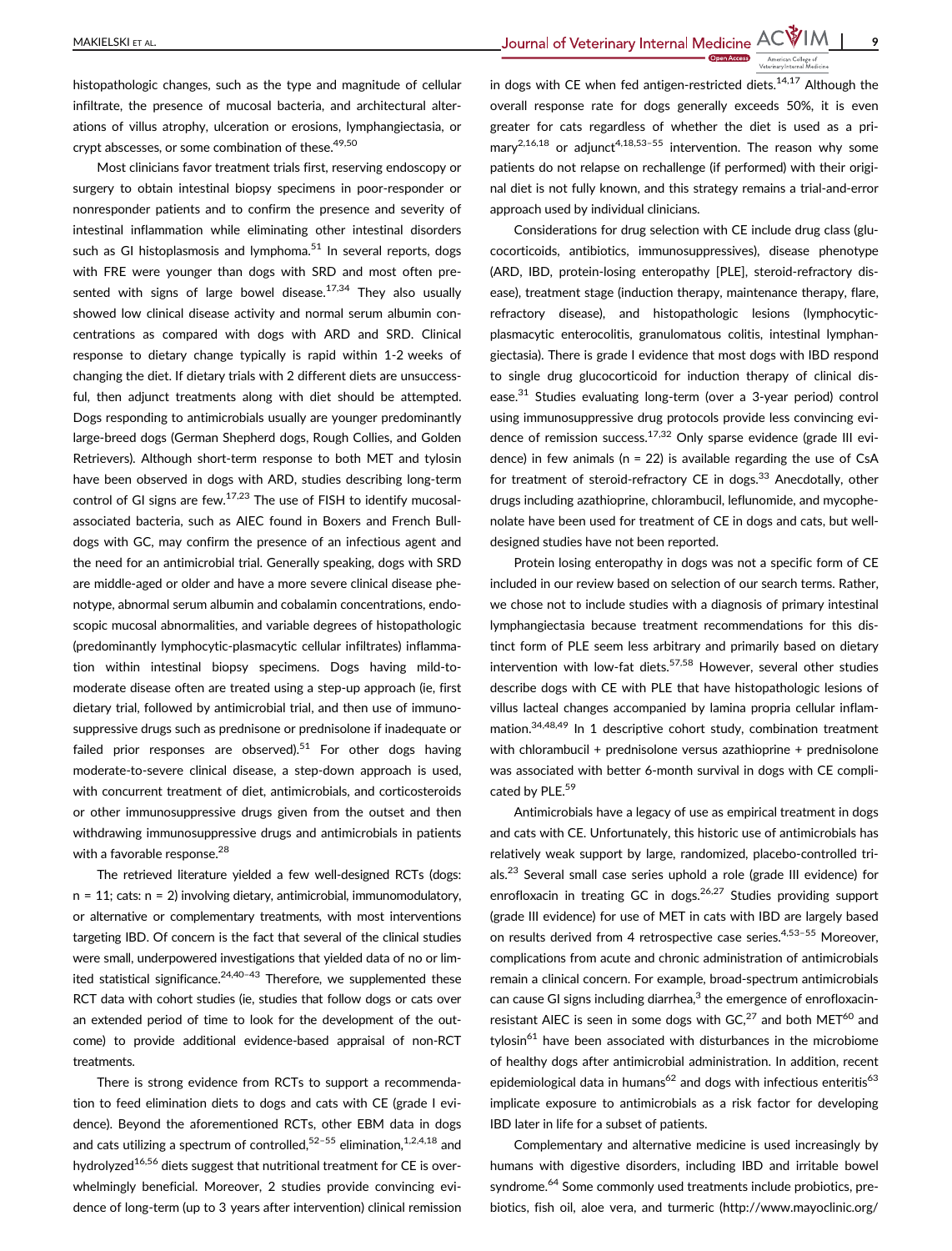\_Journal of Veterinary Internal Medicine  $\mathsf{ACWIM}_{\_\_\_\_\_\_$ 

TABLE 6 Summary of evidence grades supporting treatment recommendations for canine and feline CE

| Grade Levidence    | Therapeutic (elimination/hydrolysate) GI diets in<br>dogs for short-term and long-term remission of<br>C.F                |  |  |  |
|--------------------|---------------------------------------------------------------------------------------------------------------------------|--|--|--|
|                    | Therapeutic (elimination/hydrolysate) GI diets in<br>cats for short-term remission of CE                                  |  |  |  |
|                    | Tylosin treatment in dogs with TRD (weak)                                                                                 |  |  |  |
|                    | Prednisone treatment for short-term remission in<br>dogs with IBD                                                         |  |  |  |
|                    | Budesonide treatment for short-term remission in<br>dogs with IBD                                                         |  |  |  |
|                    | Combination probiotic treatment $\pm$ prednisone<br>for short-term remission in dogs with IBD                             |  |  |  |
| Grade II evidence  | None                                                                                                                      |  |  |  |
| Grade III evidence | Metronidazole as adjunct treatment with<br>prednisone for short-term remission in cats<br>with IBD                        |  |  |  |
|                    | Enrofloxacin treatment for granulomatous colitis<br>caused by AIEC                                                        |  |  |  |
|                    | Prednisolone treatment for short-term remission<br>in cats with IBD                                                       |  |  |  |
|                    | Cyclosporine treatment for steroid refractory CE<br>in dogs                                                               |  |  |  |
| Grade IV evidence  | FMT for refractory IBD <sup>a</sup> and recurrent CPI in dogs                                                             |  |  |  |
|                    | FMT for refractory IBD <sup>a</sup> in cats                                                                               |  |  |  |
|                    | No evidence to date                                                                                                       |  |  |  |
|                    | Single strain probiotic, prebiotic, symbiotic,<br>omega-3 PUFA supplementation, and other<br>immunosuppressive treatments |  |  |  |

Abbreviations: AIEC, adherent/invasive Escherichia coli; CE, chronic enteropathy; CPI, Clostridium perfringens infection; GI, gastrointestinal; IBD, inflammatory bowel disease; PUFA, polyunsaturated fatty acids; TRD, tylosin-responsive diarrhea.

<sup>a</sup> Single-case report.

[diseases-conditions/inflammatory-bowel-disease/basics/alternative](http://www.mayoclinic.org/diseases-conditions/inflammatory-bowel-disease/basics/alternative-medicine/con-20034908)[medicine/con-20034908](http://www.mayoclinic.org/diseases-conditions/inflammatory-bowel-disease/basics/alternative-medicine/con-20034908)). However, there are few well-designed studies of their safety and efficacy in humans or dogs and cats. There is evidence (grade I studies) from RCTs that multi-strain probiotics are beneficial for induction of remission in dogs with IBD. As probiotic effects are likely strain-specific, multi-strain products may be most efficacious, but results of these studies should not be extrapolated to different probiotics containing different bacterial strains.<sup>65</sup> Noteworthy, there is clinical evidence that multi-strain probiotics increase the expression of intestinal epithelial TJP, which may improve gut barrier integrity when used with dietary treatment for disease remission.

Fecal microbiota transplantation (FMT) is another potential therapeutic option for nonresponsive CE, but only single case reports have been published. There is a report of preliminary clinical and microbiome assessment in a dog with refractory IBD and a cat with nonresponsive CE after FMT.<sup>66</sup> In this case series, fresh feces was administered by enema to both patients, and the cat also received a fecal suspension into the duodenum by endoscopic delivery. Fecal samples were collected before and after FMT and evaluated for compositional alterations using next-generation sequencing of 16S rRNA bacterial genes. Post-FMT, fecal consistency rapidly (24 hours) improved in both recipients, and other GI signs were mostly attenuated. Fecal samples clustered phylogenetically with the donors by day 2 but were decreased in species richness over time after treatment. In a separate case series,

FMT was used in 8 dogs that had diarrhea associated with refractory Clostridium perfringens infection.<sup>67</sup> Donor feces was administered by enema in all 8 dogs as an outpatient treatment. Results indicated that FMT was successful in normalizing fecal character in all 8 dogs with 6 of the 8 dogs having negative post-FMT PCR panels for C. perfringens alpha toxin gene expression. A recent report suggests clinical indications and delivery techniques for FMT in dogs and cats with CE.<sup>68</sup>

Intestinal stem cells (ISCs) can be isolated and cultured in vitro giving rise to 3-dimensional self-organizing structures termed organoids.69 Organoids resemble the intestinal epithelium in vivo as they possess crypt and villus regions that contain multiple cell types that promote mucosal regeneration. Studies have shown that ISCs of mice, humans, and other species are organized into intestinal organoids under appropriate in vitro culture conditions.<sup>70-72</sup> Intestinal organoids derived from canine ISCs recently have been described and may offer regenerative applications in the treatment of IBD and other forms of CE in dogs. $71,73$  Successful transplantation of ISCs in experimental colitis models demonstrates that they adhere to and become an integrated part of the epithelium, thereby improving mucosal healing. Lastly, canine ISCs offer a unique drug screening platform for performing high-throughput efficacy and toxicity studies that translate directly to pharmacologic studies in humans with CE.<sup>73</sup>

In summary, there are a few well-designed trials (RCT and others) defining optimal treatment for dogs and cats with CE. Current EBM treatment guidelines for CE are found in Table 6. There is decidedly greater EBM data on treatment for CE in dogs (examples of grade I evidence) as compared to cats with CE (no evidence for grade I trials with less robust evidence for therapeutic recommendations). Treatments with the strongest evidence supporting their efficacy should be recommended first with considerations for financial resources and client preferences taken into consideration. As noted by others, it would be erroneous to assume that treatments supported by weaker forms of evidence may not be beneficial in some patients with  $CE.^{11}$ 

#### ACKNOWLEDGMENT

This work was performed at Iowa State University and the University of Minnesota.

#### CONFLICT OF INTEREST DECLARATION

Albert E. Jergens currently serves as a consultant for Exegi Pharma. Annette O'Connor serves as Associate Editor for the Journal of Veterinary Internal Medicine. She was not involved in review of this manuscript.

# OFF-LABEL ANTIMICROBIAL DECLARATION

Authors declare no off-label use of antimicrobials.

# INSTITUTIONAL ANIMAL CARE AND USE COMMITTEE (IACUC) OR OTHER APPROVAL DECLARATION

Authors declare no IACUC or other approval was needed.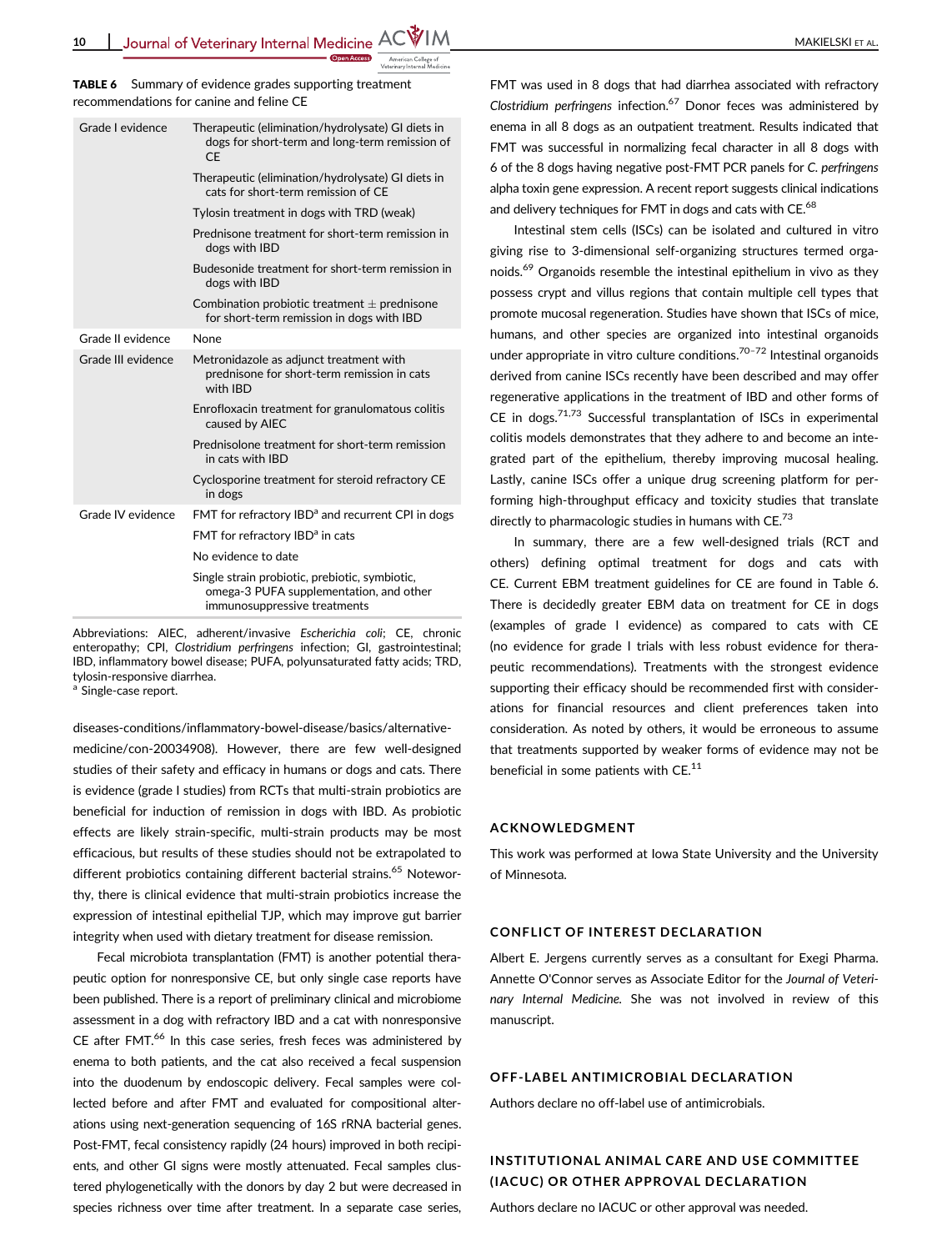# HUMAN ETHICS APPROVAL DECLARATION

Authors declare human ethics approval was not needed for this study.

# ORCID

Kelly Makielski <https://orcid.org/0000-0001-7878-2370> Albert E. Jergens <https://orcid.org/0000-0003-2375-8685>

#### **REFERENCES**

- 1. Luckschander N, Allenspach K, Hall J, et al. Perinuclear antineutrophilic cytoplasmic antibody and response to treatment in diarrheic dogs with food responsive disease or inflammatory bowel disease. J Vet Intern Med. 2006;20:221-227.
- 2. Guilford WG, Jones BR, Markwell PJ, Arthur DG, Collett MG, Harte JG. Food sensitivity in cats with chronic idiopathic gastrointestinal problems. J Vet Intern Med. 2001;15:7-13.
- 3. Hall EJ. Antibiotic-responsive diarrhea in small animals. Vet Clin North Am Small Anim Pract. 2011;41:273-286.
- 4. Jergens AE, Moore FM, Haynes JS, Miles KG. Idiopathic inflammatory bowel disease in dogs and cats: 84 cases (1987-1990). J Am Vet Med Assoc. 1992;201:1603-1608.
- 5. Jergens AE, Schreiner CA, Frank DE, et al. A scoring index for disease activity in canine inflammatory bowel disease. J Vet Intern Med. 2003; 17:291-297.
- 6. Allenspach K. Clinical immunology and immunopathology of the canine and feline intestine. Vet Clin North Am Small Anim Pract. 2011; 41:345-360.
- 7. Keene BW. Towards evidence-based veterinary medicine. J Vet Intern Med. 2000;14:118-119.
- 8. Polzin DJ. Importance of clinical trials in evaluating therapy of renal diseases. Vet Clin North Am Small Anim Pract. 1996;26:1519-1525.
- 9. Moriello KA. Introducing evidence based clinical reviews in veterinary dermatology. Vet Dermatol. 2003;14:119-120.
- 10. Marr CM. Defining the clinically relevant questions that lead to the best evidence: what is evidence-based medicine? Equine Vet J. 2003; 35:333-336.
- 11. Roudebush P, Polzin DJ, Adams LG, Towell TL, Forrester SD. An evidence-based review of therapies for canine chronic kidney disease. J Small Anim Pract. 2010;51:244-252.
- 12. Roudebush P, Allen TA, Dodd CE, Novotny BJ. Application of evidence-based medicine to veterinary clinical nutrition. J Am Vet Med Assoc. 2004;224:1765-1771.
- 13. Gaschen FP, Merchant SR. Adverse food reactions in dogs and cats. Vet Clin North Am Small Anim Pract. 2011;41:361-379.
- 14. Mandigers PJJ, Biourge V, van den Ingh TSGAM, Ankringa N, German AJ. A randomized, open-label, positively-controlled field trial of a hydrolyzed protein diet in dogs with chronic small bowel enteropathy. J Vet Intern Med. 2010;24:1350-1357.
- 15. Laflamme DP, Xu H, Long GM. Effect of diets differing in fat content on chronic diarrhea in cats. J Vet Intern Med. 2011;25:230-235.
- 16. Waly NE, Biourge V, Day MJ, et al. Use of a hydrolysed soya isolatebased diet in the management of chronic idiopathic inflammatory bowel disease and dietary hypersensitivity in cats. Assiut Vet Med J. 2010;56:158-169.
- 17. Allenspach K, Culverwell C, Chan D. Long-term outcome in dogs with chronic enteropathies: 203 cases. Vet Rec. 2016;178:368.
- 18. Jergens AE, Crandell JM, Evans R, Ackermann M, Miles KG, Wang C. A clinical index for disease activity in cats with chronic enteropathy. J Vet Intern Med. 2010;24:1027-1033.
- 19. Simpson KW, Jergens AE. Pitfalls and progress in the diagnosis and management of canine inflammatory bowel disease. Vet Clin North Am Small Anim Pract. 2011;41:381-398.
- 20. Redfern A, Suchodolski J, Jergens A. Role of the gastrointestinal microbiota in small animal health and disease. Vet Rec. 2017;181:370.
- 21. Jergens AE, Simpson KW. Inflammatory bowel disease in veterinary medicine. Front Biosci (Elite Ed). 2012;E4(4):1404-1419.
- 22. Westermarck E, Skrzypczak T, Harmoinen J, et al. Tylosin-responsive chronic diarrhea in dogs. J Vet Intern Med. 2005;19:177-186.
- 23. Kilpinen S, Spillmann T, Syrja P, et al. Effect of tylosin on dogs with suspected tylosin-responsive diarrhea: a placebo-controlled, randomized, double-blinded, prospective clinical trial. Acta Vet Scand. 2011; 53:26.
- 24. Menozzi A, Dall'Aglio M, Quintavalla F, et al. Rifaximin is an effective alternative to metronidazole for the treatment of chronic enteropathy in dogs: a randomised trial. BMC Vet Res. 2016;12:217.
- 25. Rossi G, Pengo G, Caldin M, et al. Comparison of microbiological, histological, and immunomodulatory parameters in response to treatment with either combination therapy with prednisone and metronidazole or probiotic VSL#3 strains in dogs with idiopathic inflammatory bowel disease. PLoS One. 2014;9:e94699.
- 26. Hostutler RA, Luria BJ, Johnson SE, et al. Antibiotic-responsive histiocytic ulcerative colitis in 9 dogs. J Vet Intern Med. 2004;18:499-504.
- 27. Mansfield CS, James FE, Craven M, et al. Remission of histiocytic ulcerative colitis in Boxer dogs correlates with eradication of invasive intramucosal Escherichia coli. J Vet Intern Med. 2009;23:964-969.
- 28. Simpson KW, Jergens AE. Pitfalls and progress in the diagnosis and management of canine inflammatory bowel disease. Vet Clin North Am Small Anim Pract. 2011;41:381-398.
- 29. Jergens AE, Crandell J, Morrison JA, et al. Comparison of oral prednisone and prednisone combined with metronidazole for induction therapy of canine inflammatory bowel disease: a randomized-controlled trial. J Vet Intern Med. 2010;24:269-277.
- 30. Heilmann RM, Jergens AE, Ackermann MR, Barr JW, Suchodolski JS, Steiner JM. Serum calprotectin concentrations in dogs with idiopathic inflammatory bowel disease. Am J Vet Res. 2012;73:1900-1907.
- 31. Dye TL, Diehl KJ, Wheeler SL, Westfall DS. Randomized, controlled trial of budesonide and prednisone for the treatment of idiopathic inflammatory bowel disease in dogs. J Vet Intern Med. 2013;27:1385- 1391.
- 32. Craven M, Simpson JW, Ridyard AE, Chandler ML. Canine inflammatory bowel disease: retrospective analysis of diagnosis and outcome in 80 cases (1995-2002). J Small Anim Pract. 2004;45:336-342.
- 33. Allenspach K, Rufenacht S, Sauter S, et al. Pharmacokinetics and clinical efficacy of cyclosporine treatment of dogs with steroid-refractory inflammatory bowel disease. J Vet Intern Med. 2006;20:239-244.
- 34. Allenspach K, Wieland B, Grone A, et al. Chronic enteropathies in dogs: evaluation of risk factors for negative outcome. J Vet Intern Med. 2007;21:700-708.
- 35. Hansen JJ, Sartor RB. Therapeutic manipulation of the microbiome in IBD: current results and future approaches. Curr Treat Options Gastroenterol. 2015;13:105-120.
- 36. Mennigen R, Nolte K, Rijcken E, et al. Probiotic mixture VSL#3 protects the epithelial barrier by maintaining tight junction protein expression and preventing apoptosis in a murine model of colitis. Am J Physiol Gastrointest Liver Physiol. 2009;296:G1140-G1149.
- 37. Dai C, Zhao DH, Jiang M. VSL#3 probiotics regulate the intestinal epithelial barrier in vivo and in vitro via the p38 and ERK signaling pathways. Int J Mol Med. 2012;29:202-208.
- 38. Krishnan M, Penrose HM, Shah NN, Marchelletta RR, McCole DF. VSL#3 probiotic stimulates T-cell protein tyrosine phosphatasemediated recovery of IFN-gamma-induced intestinal epithelial barrier defects. Inflamm Bowel Dis. 2016;22:2811-2823.
- 39. White R, Atherly T, Guard B, et al. Randomized, controlled trial evaluating the effect of multi-strain probiotic on the mucosal microbiota in canine idiopathic inflammatory bowel disease. Gut Microbes. 2017;8: 451-466.
- 40. Abecia L, Hoyles L, Khoo C, et al. Effects of a novel galactooligosaccharide on the faecal microbiota of healthy and inflammatory bowel disease cats during a randomized, double-blind, cross-over feeding study. Int J Probiotics Prebiotics. 2010;5:61-68.
- 41. Segarra S, Martinez-Subiela S, Cerda-Cuellar M, et al. Oral chondroitin sulfate and prebiotics for the treatment of canine inflammatory bowel disease: a randomized, controlled clinical trial. BMC Vet Res. 2016;  $12.49$
- 42. Schmitz S, Glanemann B, Garden OA, et al. A prospective, randomized, blinded, placebo-controlled pilot study on the effect of Enterococcus faecium on clinical activity and intestinal gene expression in canine food-responsive chronic enteropathy. J Vet Intern Med. 2015;29: 533-543.